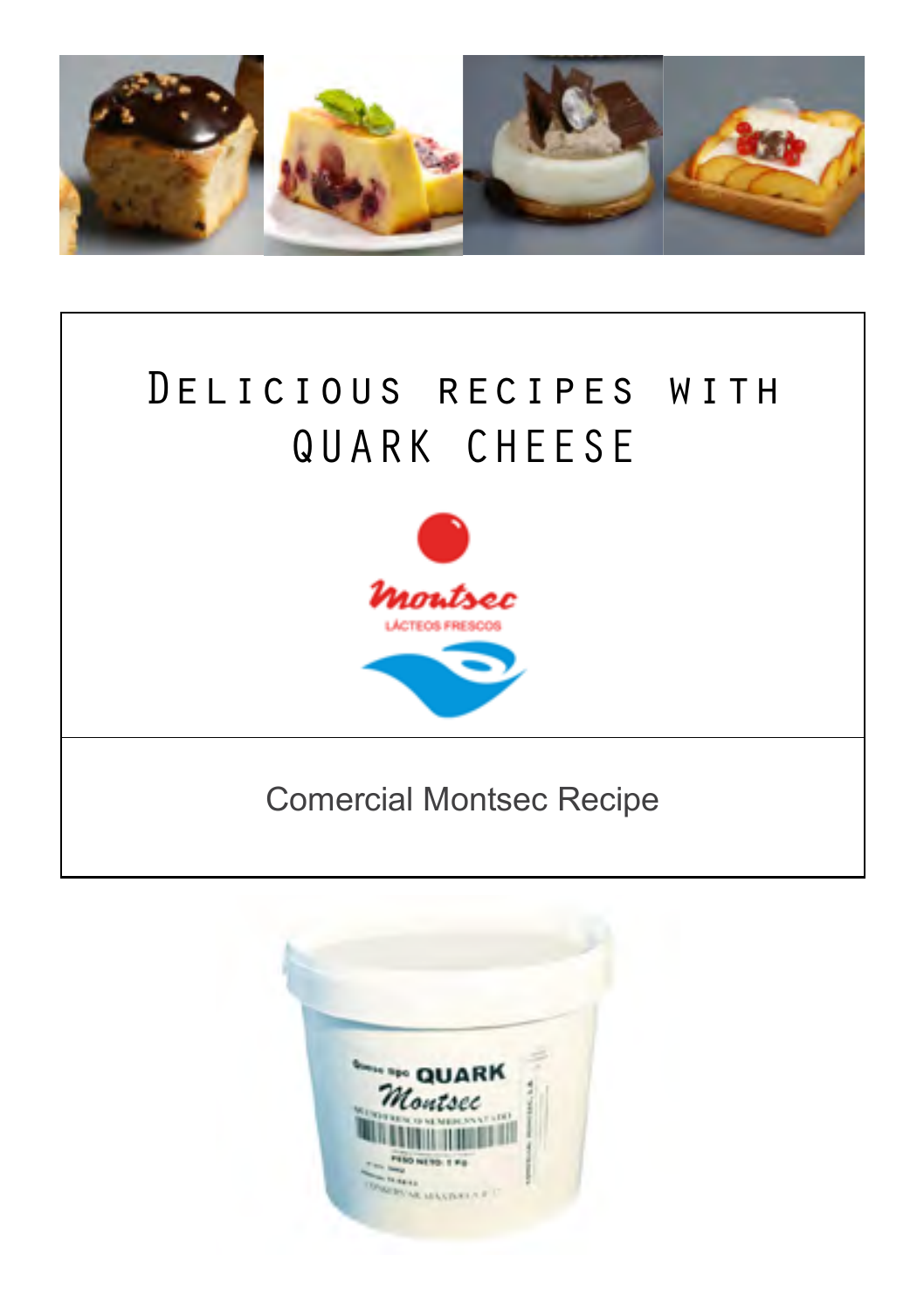## *Quark cakes with fruits*



*Ingredients: 184 gr. MONTSEC quark 276 gr. MONTSEC butter 280 gr. brown sugar and 1 gr. salt 180 gr. egg 100 gr. milk 85 gr. rice flour and 375 gr. flour 15 gr. baking powder*

### *Procedure:*

*Recipe basis to match any kind of fruit and/or nuts. 1. Beat the cheese together with the butter, sugar and salt until a homogeneous mass.*

*2. Add the liquid egg with the milk gradually.*

*3. Finally, add the remaining ingredients, mixing gently.*

*4. Complete the appropriate molds and bake at 190ºC. The cooking time depends on the size of the pieces.*

### *Notes to decorate:*

*To develop the pieces with fruit, add 25-30 gr. freeze dried fruit processed per pound of mass.*

*Once the pieces are cooked, add a layer of white coverage and once it is cool, cover the pieces with coverage of black chocolate. Tricolor decoration balls with chocolate and buttery caramel.*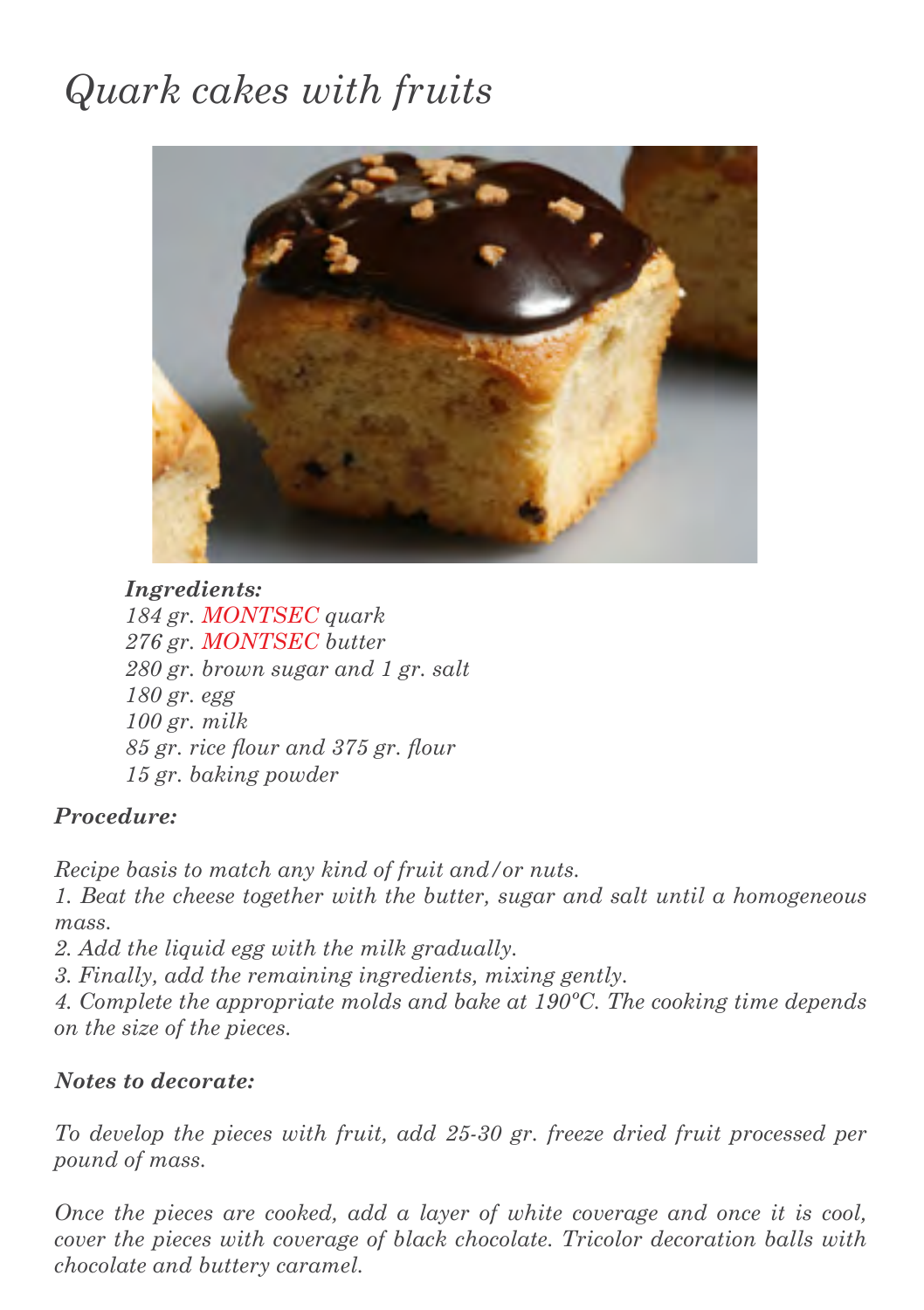## *Walnut chantilly soufflé*



#### *Ingredients: Pasta*

*125 gr. sugar and 2 gr. salt 250 gr. MONTSEC butter 40 gr. milk 425 gr. flour*

### *Cream Cheese*

*200 gr. of MONTSEC 35% fat cream 140 gr. of milk and 60 gr. sugar 40 gr. MONTSEC butter 60 gr. cornstarch 60 gr. milk 200 gr. MONTSEC quark 40 gr. egg whites*

### *Procedure:*

- *1. Combine butter, salt and sugar. Add the egg yolks and remaining ingredients.*
- *2. Stir well and let stand in cold until the time of application.*
- *3. After completing the forms, bake at 190 for 12-15 minutes.*
- *4. Heat the cream and sugar until grass. Add the cheese and butter.*
- *5. Stir well and add the starch diluted with the rest of the milk.*
- *6. Solidifying like a cream and add the egg whites gently.*
- *7. Fill the molds and place in the base disc breeze cooked pasta shapes and bake at 190°C. 6 minutes.*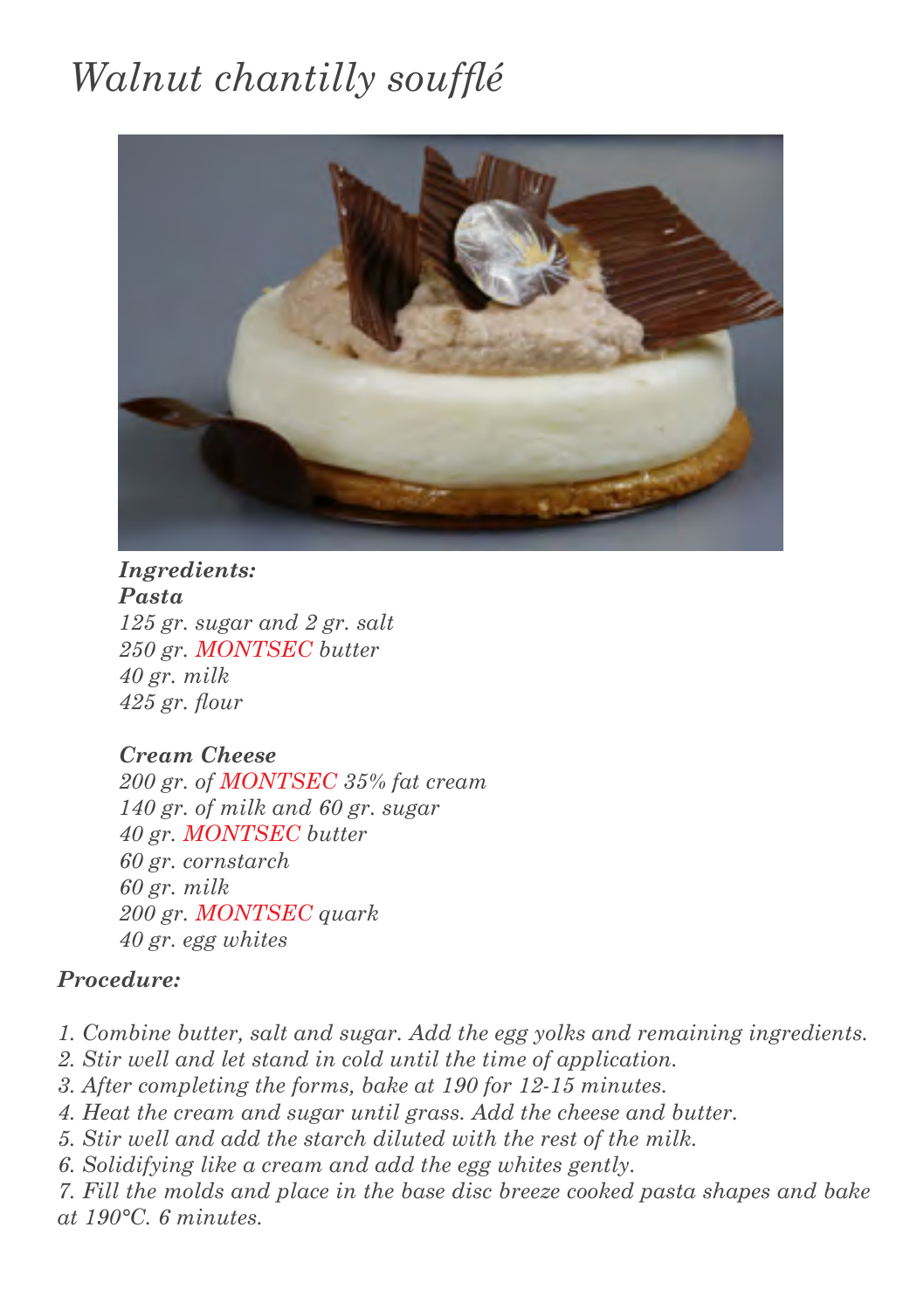### *Cheesecake with plums*



### *Ingredients:*

*250 gr. MONTSEC quark 2 natural yoghurts 100 gr. sugar 200 gr. custard 60 gr. corn starch 100 gr. of MONTSEC 35% fat cream 4 egg yolk 250 gr. pitted prunes in contreau 60 gr. sugar 1 tablespoon salt 300 gr. Semi-mounted egg whites*

### *Procedure:*

*1. Combine all components by formula, having previously diluted starch with cream.* 

*2. Unified all ingredients, mixing with the egg whites semi-mounted.* 

*3. Line a square or rectangular bottomless spring with shortcrust pastry base and place a layer of brioche. Fill it almost to the top and put it to cook.* 

*4. Boil for 30 minutes at 200-210°C.*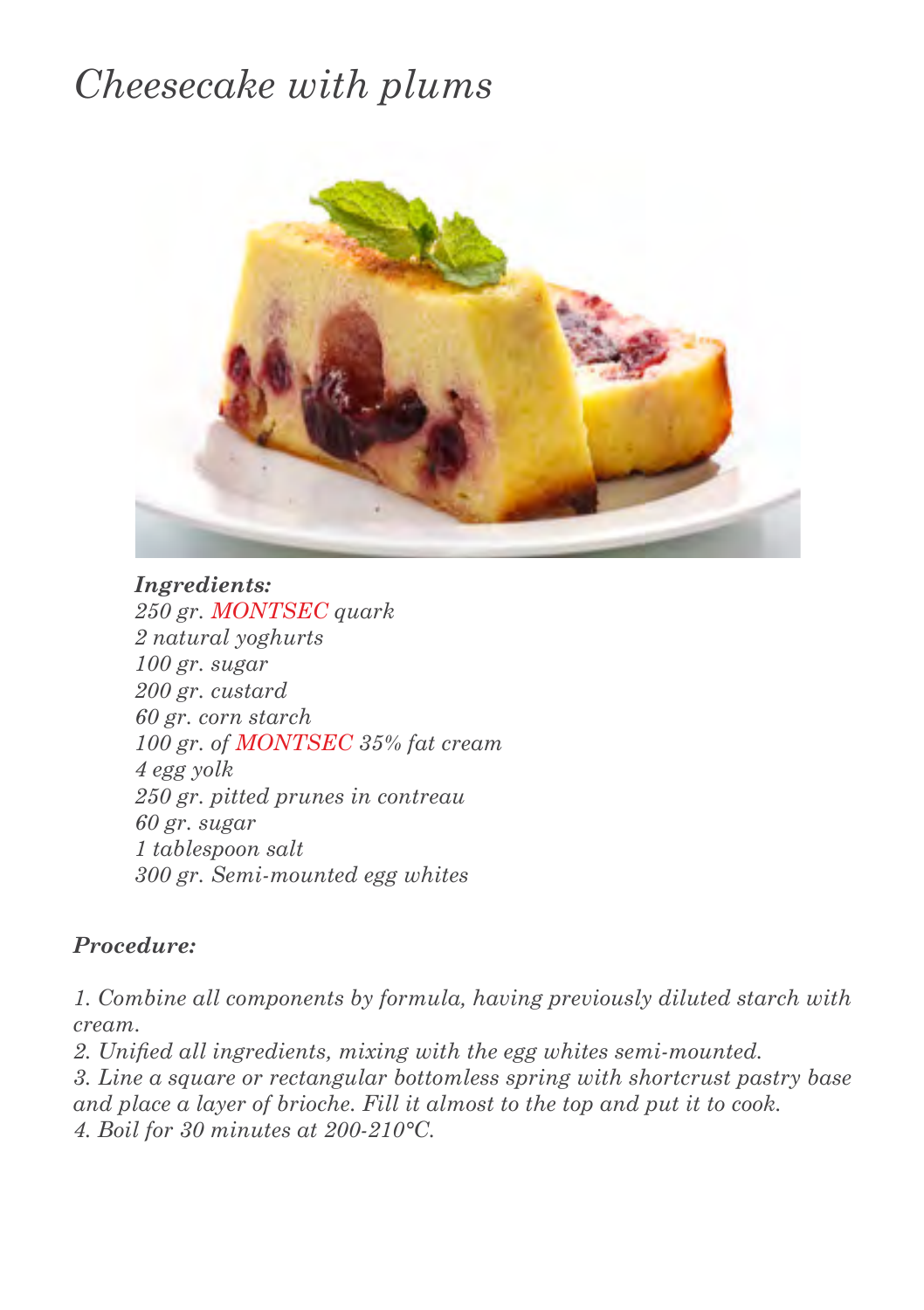### *Cheese cream*



### *Ingredients:*

*200 gr. MONTSEC liquid cream 35% fat 300 gr. MONTSEC quark 180 gr. sugar 240 gr. yolk 16 gr. gelatin sheets One tablespoon of grated lemon*

### *Procedure:*

- *1. Mix the sugar with the yolks and add the hot cream and quark.*
- *2. Incorporate soaked and drained gelatine and cook at 84-86 °C.*
- *3. Fill the molds at a height of 1.5 cm.*
- *4. Leave it to make it cool and freeze.*